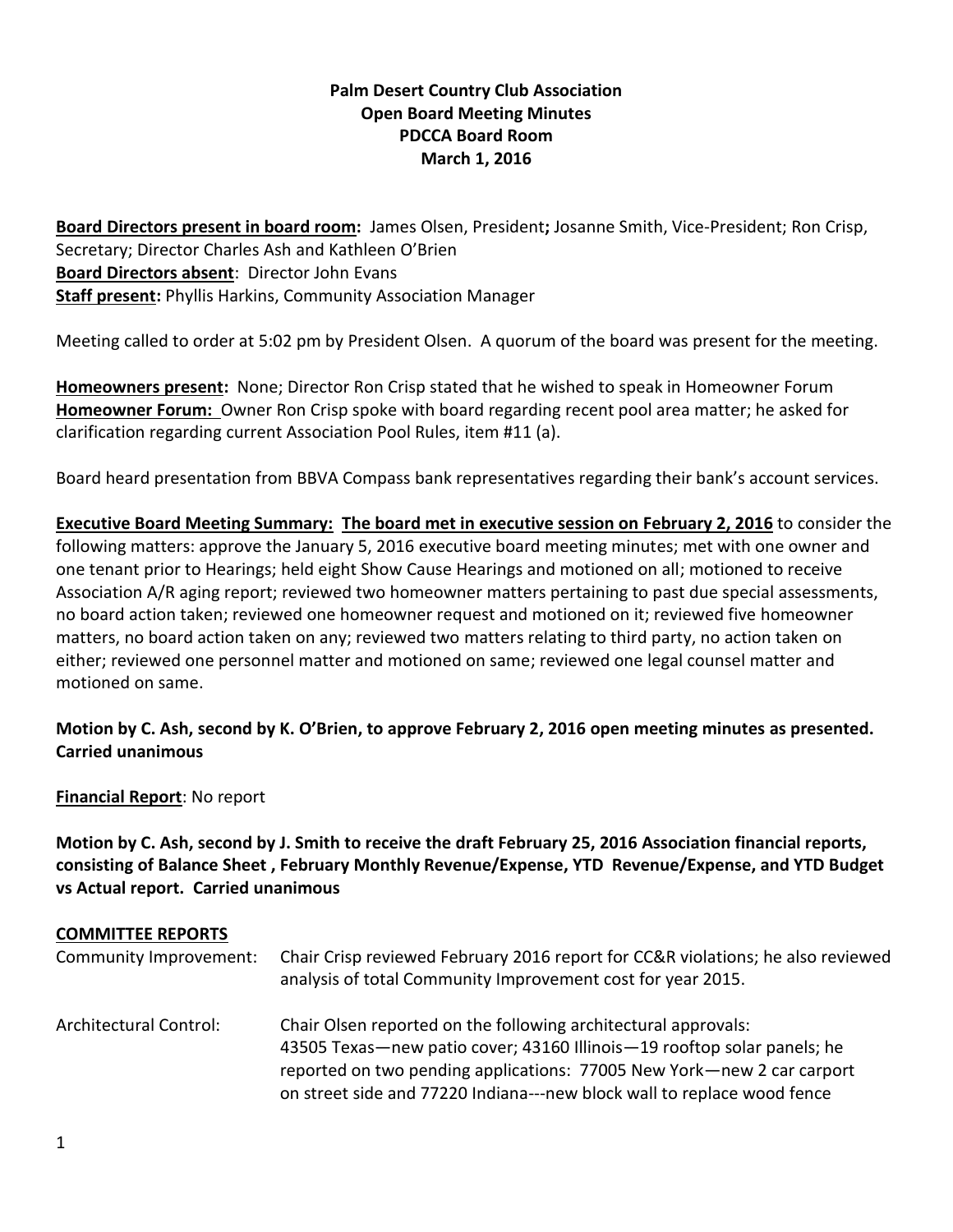| Neighborhood Watch:       | Chair J. Smith reviewed the February 2016 Neighborhood Watch police activity<br>report; she also updated board on upcoming Coffee & Cake event on 3/15/16. |
|---------------------------|------------------------------------------------------------------------------------------------------------------------------------------------------------|
| Ad-Hoc Committee for      | Bylaw Amendments: Chair Olsen discussed recent canvassing of community streets by board<br>directors                                                       |
| <b>Finance Committee:</b> | No report                                                                                                                                                  |
| <b>MANAGER'S REPORT:</b>  | See attached report from Association Manager                                                                                                               |

### **UNFINISHED BUSINESS:**

- A. Management provided three bids to board for purchase of 88 new rose bushes and one tree for Rose Garden. Motion by C. Ash, second by K. O'Brien to approve \$2,542.00 purchase order, issued to Moller's Garden Center, for 88 new 5 gallon rose bushes and one Tipuana Tipu 24" box tree. Carried unanimous.
- B. Consideration of Annual Meeting Date and Record Date for Voting was deferred to executive session, in order to review legal counsel information.

### **NEW BUSINESS:**

- A. Motion by C. Ash, second by J. Smith to write-off bad debt of \$75.00 against APN009-000-809. Carried by majority vote with R. Crisp recusing.
- **B. Motion by R. Crisp, second by J. Smith to approve MW Consulting bid for 2016 annual election in amount of \$1,122.50 plus actual postage charges. Carried unanimous.**

### **Board Directors comments and suggestions for future agendas:** None

**Motion by C. Ash, second by R. Crisp to adjourn open meeting. Carried unanimous.**

Meeting adjourned at 6:09 pm.

### **Next open board meeting will be held on Tuesday, April 5, 2016, 5 pm, Association board room.**

Respectfully submitted,

Ron Crisp Secretary, Palm Desert Country Club Association As recorded by P. Harkins, Community Association Manager *Board approved: 4/5/16*